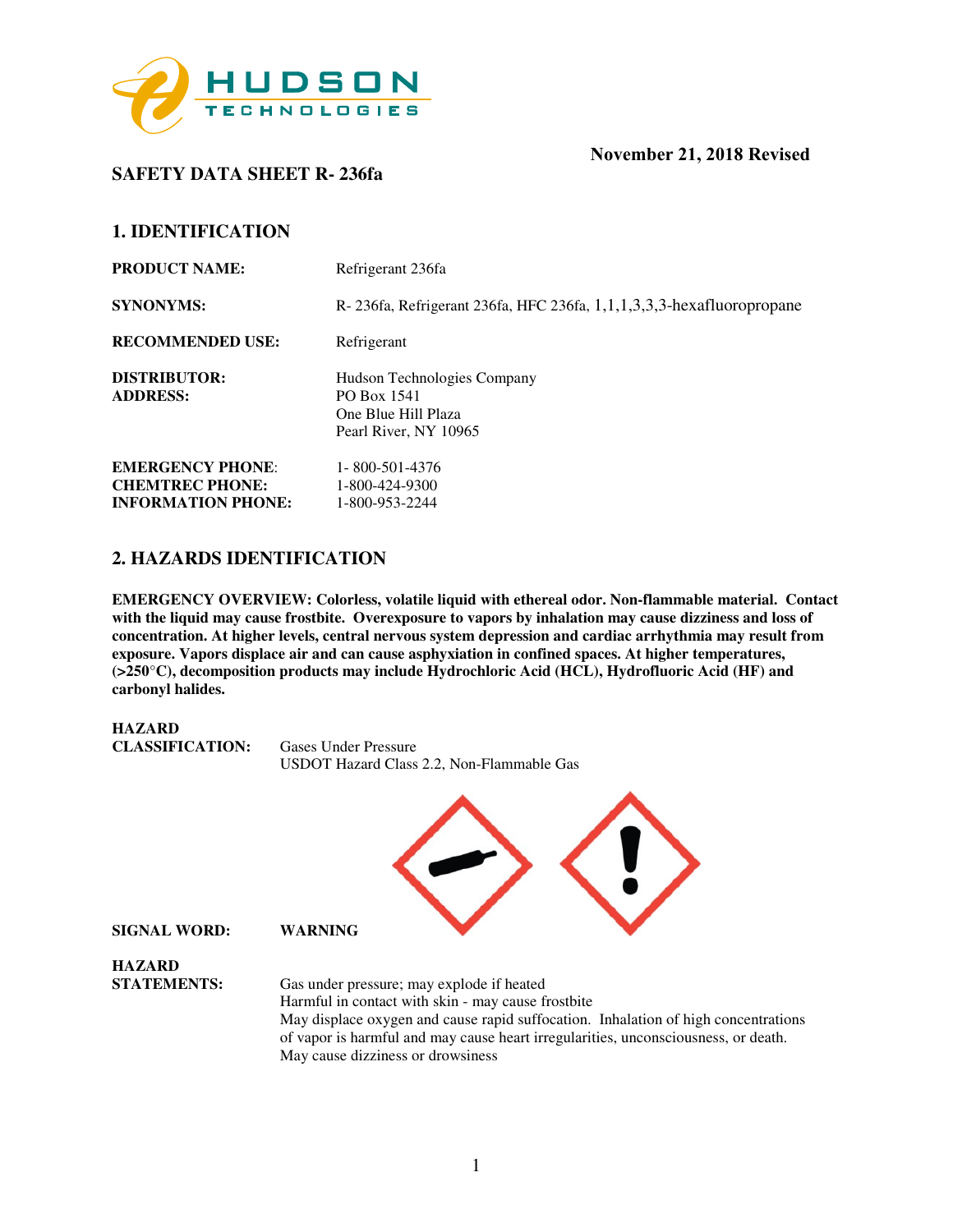

## **SAFETY DATA SHEET R- 236fa**

#### **PRECAUTIONARY STATEMENTS**

|                  | <b>PREVENTION:</b> Do not breathe vapors. Use only with adequate ventilation - never in a closed                              |
|------------------|-------------------------------------------------------------------------------------------------------------------------------|
|                  | space. Wear protective gloves. Wear eye protection.                                                                           |
| <b>RESPONSE:</b> | If inhaled: Remove person to fresh air and keep comfortable for breathing.                                                    |
|                  | Immediately call a physician. If not breathing, give artificial respiration, preferably                                       |
|                  | mouth to mouth.                                                                                                               |
|                  | If breathing is difficult, give oxygen. Avoid stimulants. Do not give adrenalin                                               |
|                  | If on skin: Wash with plenty of water (not hot water) or use other means to warm                                              |
|                  | skin slowly.                                                                                                                  |
|                  | If in eyes: Rinse cautiously with water for several minutes. Remove contact lenses,                                           |
|                  | if present and easy to do. Continue rinsing. Call a physician.                                                                |
| <b>STORAGE:</b>  | Protect from sunlight. Store in well-ventilated place.                                                                        |
|                  | Do not heat above $120^{\circ}F(50^{\circ}C)$ . Do not store in damp areas.                                                   |
| DISPOSAL:        | Comply with Federal, State and local regulations. Reclaim by distillation or remove<br>to a permitted waste disposal facility |
|                  |                                                                                                                               |

**CARCINOGENICITY:** Ingredients found on one of the OSHA designated carcinogen lists are listed below.

| <b>INGREDIENT NAME</b>                | <b>NTP STATUS</b> | <b>IARC STATUS</b> | <b>OSHA LIST</b> |
|---------------------------------------|-------------------|--------------------|------------------|
| No ingredients listed in this section |                   |                    |                  |

## **3. COMPOSITION / INFORMATION ON INGREDIENTS**

| <b>PRODUCT NAME:</b> | Refrigerant 236fa                          |
|----------------------|--------------------------------------------|
| <b>SYNONYMS:</b>     | R - 236 fa, Refrigerant 236 fa, HFC 236 fa |

#### **INGREDIENT NAME CAS NUMBER WEIGHT %**

Ingredient Name<br>
1.1.1.3.3.3-hexafluoropropane (HFC-236fa) 690-39-1  $1,1,1,3,3,3$ -hexafluoropropane (HFC-236fa)

Trace impurities and additional material names not listed above may also appear in Section 15 toward the end of this Safety Data Sheet.

### **4. FIRST AID MEASURES**

**SKIN:** Promptly flush skin with water until all chemical is removed. If there is evidence of frostbite, bathe (do not rub) with lukewarm (not hot) water. If water is not available, cover with a clean, soft cloth or similar covering. Get medical attention if symptoms persist.

**EYES:** Immediately flush eyes with large amounts of water for at least 15 minutes (in case of frostbite water should be lukewarm, not hot) lifting eyelids occasionally to facilitate irrigation. Get medical attention if symptoms persist.

**INHALATION:** Immediately remove to fresh air. If breathing has stopped, give artificial respiration. Use oxygen as required, provided a qualified operator is available. Get medical attention. Do not give epinephrine (adrenaline).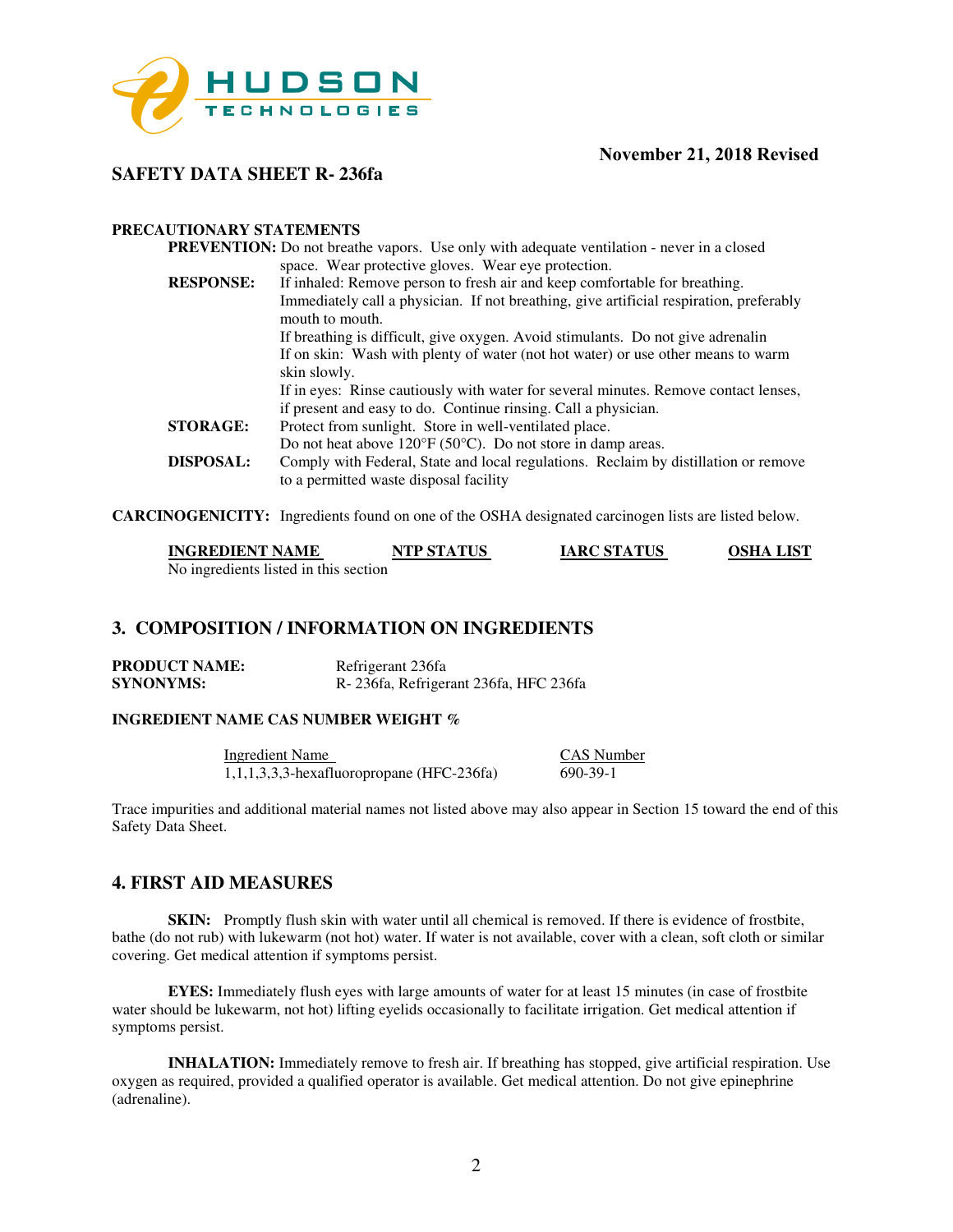

## **SAFETY DATA SHEET R- 236fa**

**INGESTION:** Ingestion is unlikely because of the physical properties and is not expected to be hazardous. In case of accidental ingestion, get medical attention. Do not induce vomiting unless instructed to do so by a physician.

**ADVICE TO PHYSICIAN:** Because of the possible disturbances of cardiac rhythm, catecholamine drugs, such as epinephrine, should be used with special caution and only in situations of emergency life support. Treatment of overexposure should be directed at the control of symptoms and the clinical conditions.

## **5. FIRE FIGHTING MEASURES**

**NFPA HAZARD CLASSIFICATION**  HEALTH: 1 FLAMMABILITY: 0 REACTIVITY: 1 OTHER:

**EXTINGUISHING MEDIA**: Appropriate for combustibles in the area.

**SPECIAL FIRE FIGHTING PROCEDURES**: Use water spray to cool containers. Self-contained breathing apparatus (SCBA) is required if cylinders rupture and contents are released under fire conditions.

**UNUSUAL FIRE AND EXPLOSION HAZARDS:** Cylinders may rupture under fire conditions. HFC 236fa should not be permitted to mix with air above atmospheric pressure or at high temperatures, or in an oxygen enriched environment, since under such conditions it can become combustible in the presence of an ignition source.

**HAZARDOUS DECOMPOSITION PRODUCTS**: Under high temperatures, this product can form hydrofluoric acid, and possibly carbonyl fluoride.

## **6. ACCIDENTAL RELEASE MEASURES**

#### **IN CASE OF SPILL OR OTHER RELEASE:**

(Always wear recommended personal protective equipment.)

Evacuate unprotected personnel. Protected personnel should remove ignition sources and shut off leak, if without risk, and provide ventilation. Use self-contained breathing apparatus (SCBA) for large spills or releases. Unprotected personnel should not return until air has been tested and determined safe, including low- lying areas.

#### **Spills and releases may have to be reported to Federal and/or local authorities. See Section 15 regarding reporting requirements.**

## **7. HANDLING AND STORAGE**

**NORMAL HANDLING:** Always wear recommended personal protective equipment.

Avoid breathing vapors and liquid contact with eyes, skin or clothing. Do not puncture or drop cylinders, expose them to open flame or excessive heat. Use authorized cylinders only. Follow standard safety precautions for handling and use of compressed gas cylinders. R-236FA should not be mixed with air above atmospheric pressure for leak testing or any other purpose.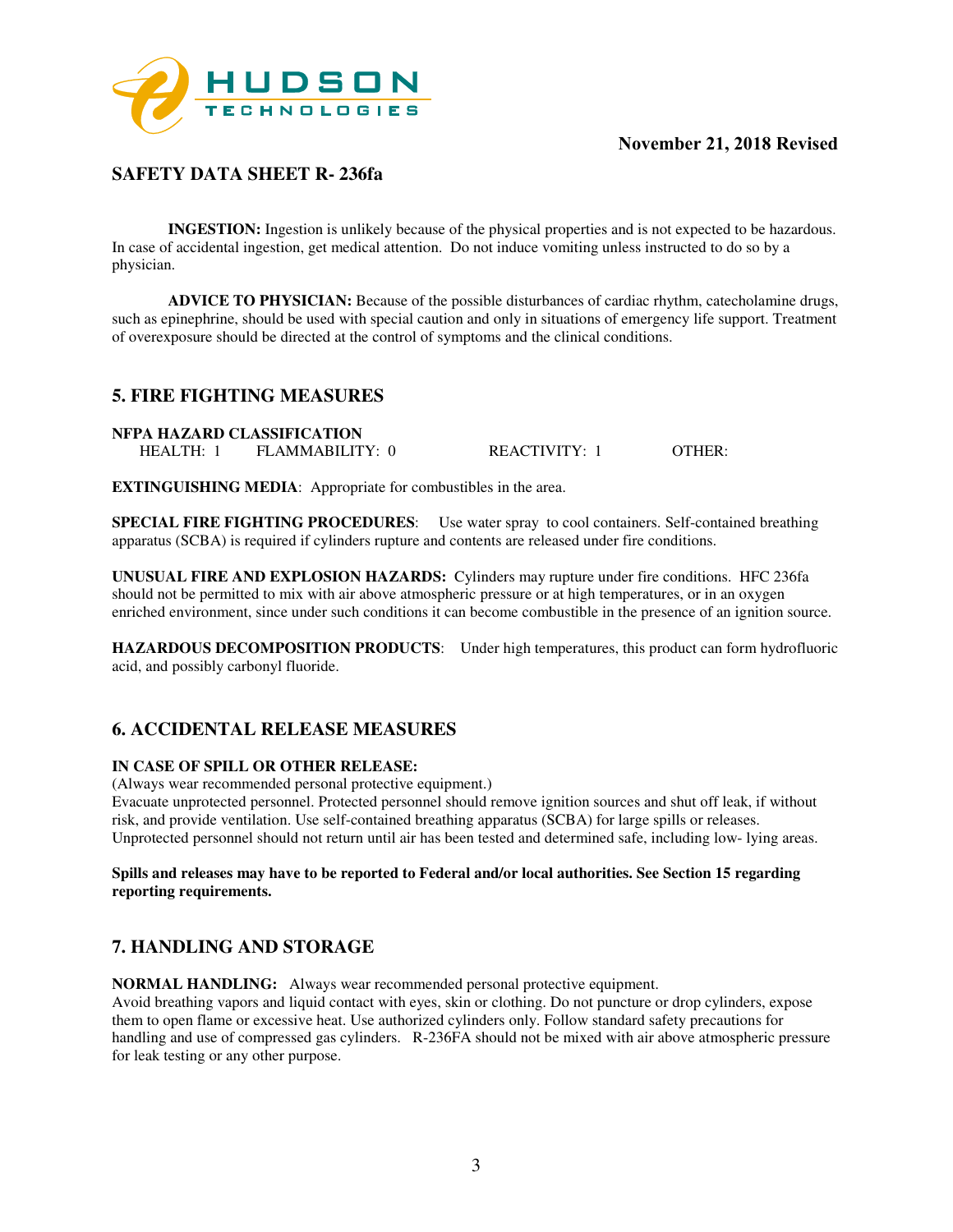

## **SAFETY DATA SHEET R- 236fa**

#### **STORAGE RECOMMENDATIONS:**

Store in a cool, well-ventilated area of low fire risk and keep out of direct sunlight. Protect cylinder and its fittings from physical damage. Storage in subsurface locations should be avoided. Close valve tightly after use and when empty. Cylinder temperatures should not exceed 52° C (125° F).

## **8. EXPOSURE CONTROLS / PERSONAL PROTECTION**

**ENGINEERING CONTROLS:** Provide local ventilation at filling zones and areas where leakage is probable. Mechanical (general) ventilation may be adequate for other operating and storage areas.

#### **PERSONAL PROTECTIVE EQUIPMENT**

**SKIN PROTECTION:** Skin contact with refrigerant may cause frostbite. General work clothing and gloves (leather) should provide adequate protection. If prolonged contact with the liquid or gas is anticipated, insulated gloves constructed of PVA, neoprene or butyl rubber should be used. Any contaminated clothing should be promptly removed and washed before reuse.

**EYE PROTECTION:** For normal conditions, wear safety glasses. Where there is reasonable probability of liquid contact, wear chemical safety goggles.

**RESPIRATORY PROTECTION:** None generally required for adequately ventilated work situations. For accidental release or non-ventilated situations, or release into confined space, where the concentration may be above the PEL of 1,000 ppm, use a self-contained, NIOSH- approved breathing apparatus or supplied air respirator. For escape: use the former or a NIOSH-approved gas mask with organic vapor canister.

**ADDITIONAL RECOMMENDATIONS:** Where contact with liquid is likely, such as in a spill or leak, impervious boots and clothing should be worn. High dose-level warning signs are recommended for areas of principle exposure. Provide eyewash stations and quick-drench shower facilities at convenient locations. For tank cleaning operations, see OSHA regulations, 29 CFR 1910.132 and 29 CFR 1910.133.

#### **EXPOSURE GUIDELINES**

**INGREDIENT NAME ACGIH TLV OSHA PEL OTHER LIMIT** 

1,1,1,3,3,3-Hexafluoropropane None None \*1000 ppm TWA (8hr) \* = Workplace Environmental Exposure Level (AIHA)

**OTHER EXPOSURE LIMITS FOR POTENTIAL DECOMPOSITION PRODUCTS:**  Hydrogen Fluoride: ACGIH TLV: 3 ppm ceiling

## **9. PHYSICAL AND CHEMICAL PROPERTIES**

APPEARANCE: Clear, colorless liquefied gas ODOR: Slight ethereal PHYSICAL STATE: liquefied gas BOILING POINT (@ 736 mm Hg): F: 29.5 / C: -1.4<br>VAPOR PRESSURE (psia): 272.4 kPa @ 77F (25C) VAPOR PRESSURE (psia):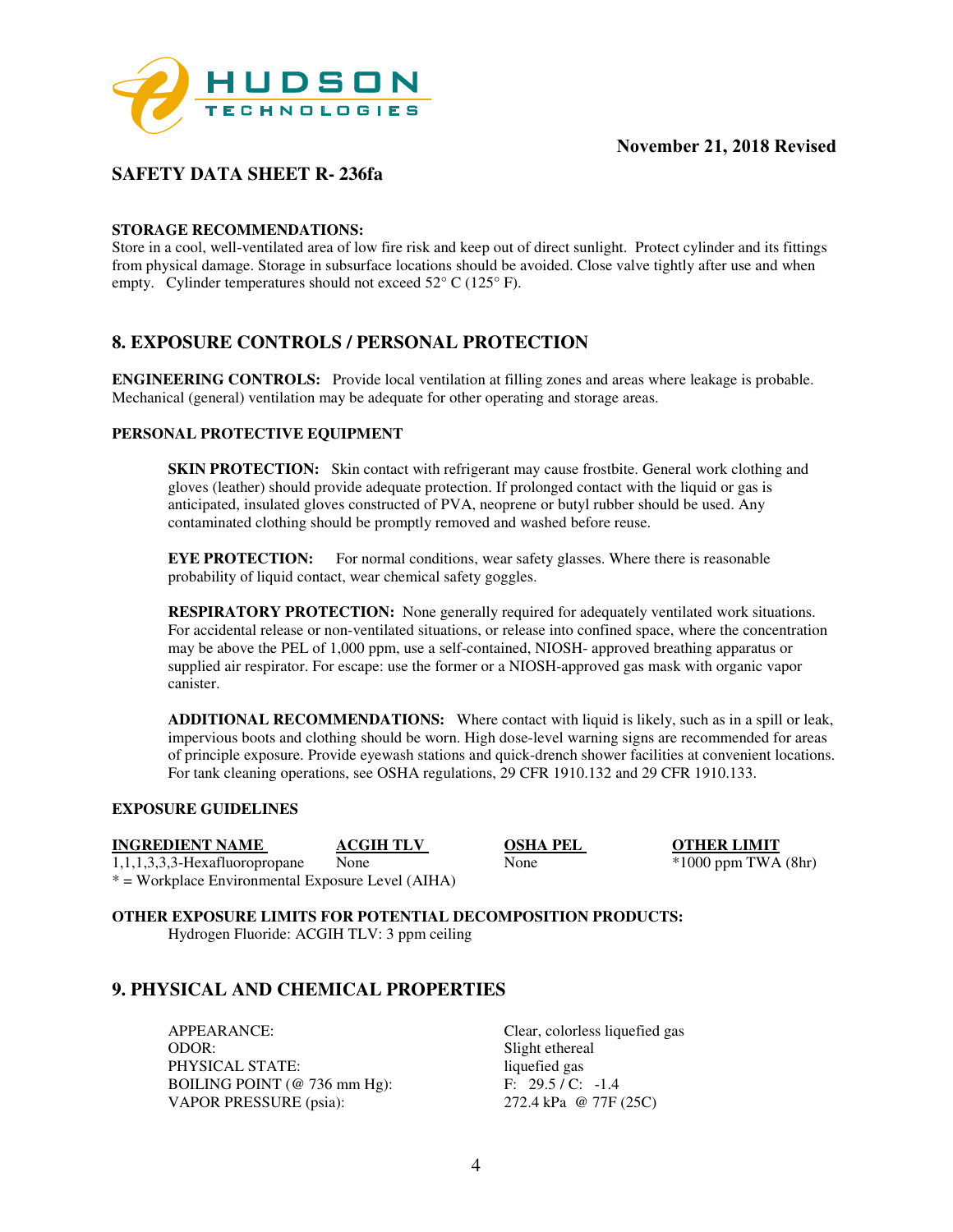

## **SAFETY DATA SHEET R- 236fa**

VAPOR DENSITY  $(AIR = 1)$ : 5.2 @ 77F (25C)<br>SPECIFIC GRAVITY  $(H2O = 1)$ : 1.370 gm/cc SPECIFIC GRAVITY (H2O = 1):  $1.370 \text{ gm}$ <br>SOLUBILITY IN WATER ( $@14.7 \text{ psia}$ ):  $725 \text{ mg/l}$ SOLUBILITY IN WATER (@14.7 psia): PERCENT SOLIDS BY WEIGHT: Gas<br>
PERCENT VOLATILE: 100% By Wt PERCENT VOLATILE: VOLATILE ORGANIC COMPOUNDS (VOC): Gas

## **10. STABILITY AND REACTIVITY**

#### **NORMALLY STABLE (CONDITIONS TO AVOID):**

The product is stable.

Do not mix with oxygen or air above atmospheric pressure. Any source of high temperature, such as lighted cigarettes, flames, hot spots or welding may yield toxic and/or corrosive decomposition products.

#### **INCOMPATIBILITIES:**

Under specific conditions: e.g. very high temperatures and/or appropriate pressures – Freshly abraded aluminum surfaces may cause strong exothermic reaction. Chemically active metals: potassium, calcium, powdered aluminum, magnesium and zinc.

#### **HAZARDOUS DECOMPOSITION PRODUCTS:**

Halogens, halogen acids and possibly carbonyl halides. These materials are toxic and irritating.

#### **HAZARDOUS POLYMERIZATION:**

Will not occur.

## **11. TOXICOLOGICAL INFORMATION**

#### **IMMEDIATE (ACUTE) EFFECTS:**

 $LC50:$  4 hr. (rat) -  $> 457,000$  ppm / Cardiac Sensitization threshold (dog)  $> 150,000$  ppm

#### **DELAYED (SUBCHRONIC AND CHRONIC) EFFECTS:**

Teratogenic – no data available Mutagenicity – no evidence of mutagenic potential Carcinogenicity – no evidence of carcinogenic effects

#### **OTHER DATA:**

Specific studies to evaluate the effect on female reproduction have not been conducted, but limited information obtained from development toxicity studies do not indicate adverse effects on females.

## **12. ECOLOGICAL INFORMATION**

#### **Aquatic Toxicity:**

48-hour EC50, Daphnia magna: 299 mg/L 96-hour LC50 – Zebra fish: 292 mg/l; freshwater algae: 186 mg/l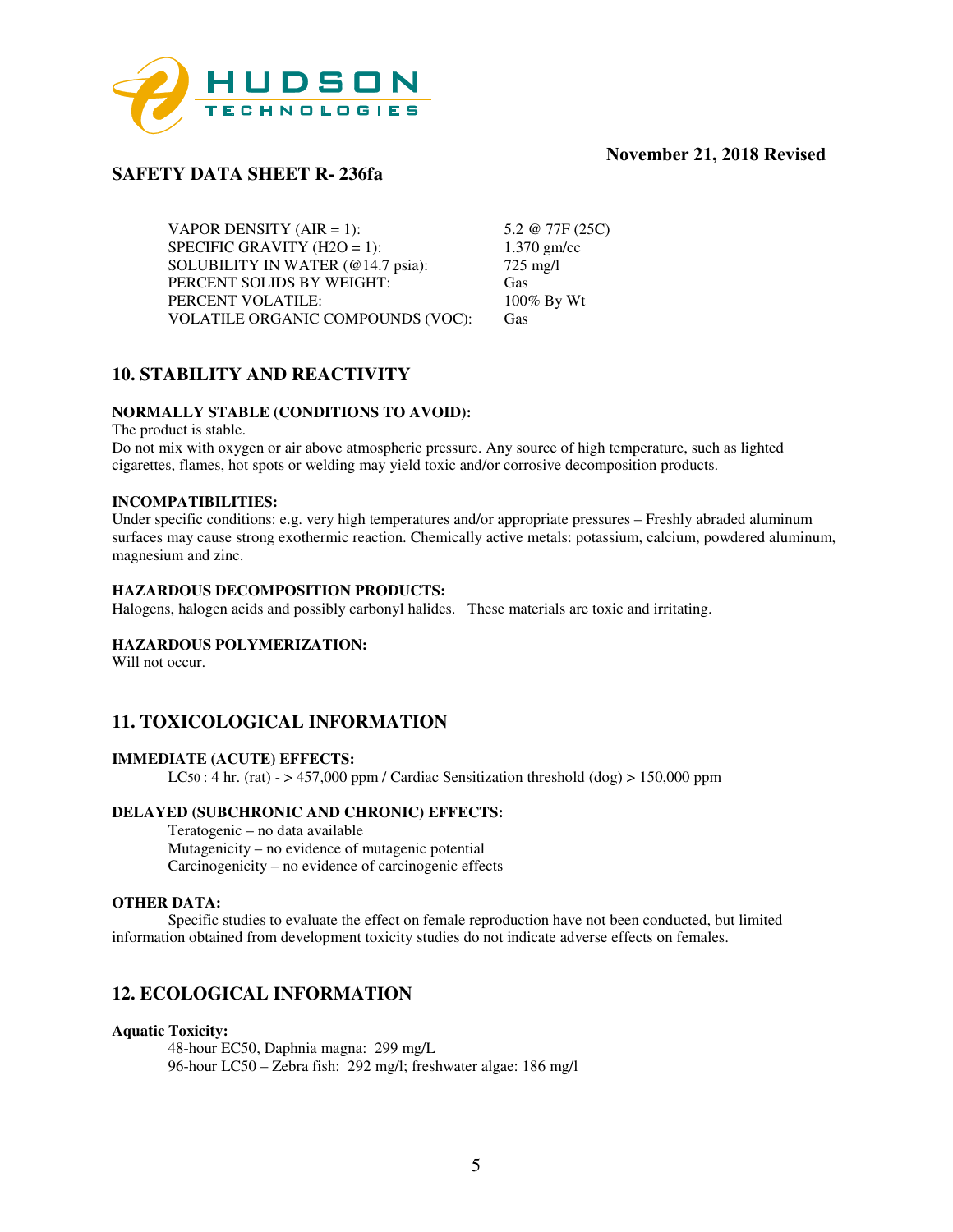

## **SAFETY DATA SHEET R- 236fa**

**Degradability (BOD):** Biodegradation: 16% Exposure time: 28 d Not readily biodegradable.

## **13. DISPOSAL CONSIDERATIONS**

**RCRA -** Not a hazardous waste.

#### **OTHER DISPOSAL CONSIDERATIONS:**

Disposal must comply with federal, state, and local disposal or discharge laws. R- 236FA is subject to U.S. Environmental Protection Agency Clean Air Act Regulations Section 608 in 40 CFR Part 82 regarding refrigerant recycling.

**The information offered here is for the product as shipped. Use and/or alterations to the product such as mixing with other materials may significantly change the characteristics of the material and alter the RCRA classification and the proper disposal method.** 

## **14. TRANSPORT INFORMATION**

| <b>HAZARD CLASS:</b>        | 2.2.                                                      |
|-----------------------------|-----------------------------------------------------------|
| <b>SHIPPING NAME;</b>       | Liquefied Gas, N.O.S. $(1,1,1,3,3,3)$ -Hexafluoropropane) |
| <b>ID NUMBER:</b>           | UN3163                                                    |
| <b>PACKING GROUP:</b>       | P <sub>200</sub>                                          |
| <b>LABEL STATEMENT:</b>     | NONFLAMMABLE GAS                                          |
| <b>SHIPPING CONTAINERS:</b> | Tank Cars, cylinders, ton tanks                           |

For additional information on shipping regulations affecting this material, contact the information number found in Section 1.

## **15. REGULATORY INFORMATION**

## **TOXIC SUBSTANCES CONTROL ACT (TSCA)**

**TSCA INVENTORY STATUS:** Components listed on the TSCA inventory **OTHER TSCA ISSUES:** None

#### **SARA TITLE III / CERCLA**  "Reportable Quantities" (RQs) and/or "Threshold Planning Quantities" (TPQs) exist for the following ingredients.

**INGREDIENT NAME SARA / CERCLA RQ (lb.)** SARA EHS TPQ (lb.) No ingredients listed in this section

#### **Spills or releases resulting in the loss of any ingredient at or above its RQ requires immediate notification to the National Response Center [(800) 424-8802] and to your Local Emergency Planning Committee.**

**California Prop. 65:** This product does not contain any chemicals known to the State of California to cause cancer, birth defects or other reproductive harm.